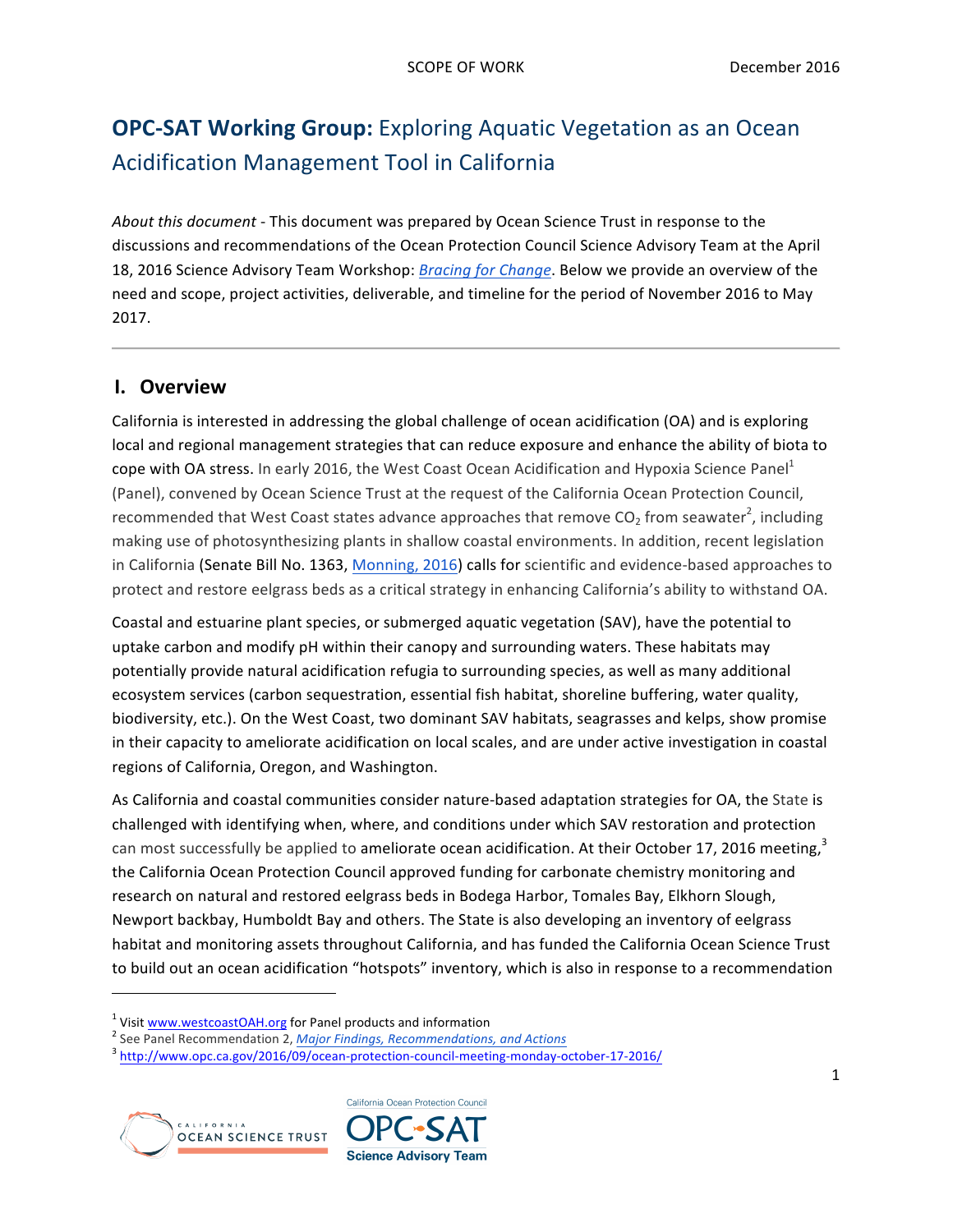from the Panel. These projects are important first steps in broadening our understanding of this issue, but there are still many knowledge gaps and unanswered questions, including how these habitats may expand or degrade with future climate change (e.g., sea level rise, rising sea surface temperatures). Further, while these individual projects and case studies provide valuable information, there is a need to coalesce this information into a statewide context – providing technical guidance for investment and policy issues.

## **II.** About the OPC-SAT Working Group

To assist the State with synthesizing knowledge from SAV OA amelioration demonstration projects on the West Coast and prioritizing next steps for California, the Ocean Science Trust will convene a working group of the Ocean Protection Council Science Advisory Team (OPC-SAT)(see Appendix A). The impetus for this working group developed from discussions and recommendations of the OPC-SAT at their April 18, 2016 workshop "*Bracing for Change*," where OPC-SAT members and decision-makers identified areas where OPC-SAT could inform the State in implementing the recommendations of the Panel.

Ultimately, the State is interested in identifying locations of existing SAV habitats and associated monitoring assets, the potential for these habitats to ameliorate acidification and sequester carbon, and optimal locations for habitat restoration and expansion that would maximize OA amelioration in the context of other co-benefits, taking into account future climate change over the next century. Existing efforts are underway which begin to address components of this need, with a particular focus on estuarine ecosystems. The OPC-SAT working group will draw from and synthesize knowledge across these efforts and assess knowledge gaps. They will provide the State with guidance that can inform future funding decisions and natural resource management efforts.

#### **Working Group Scope**

The charge to the working group, described below, was informed by conversations with state and federal decision-makers and other thought leaders, and scoped in close consultation with staff from the Ocean Protection Council. The working group will primarily focus on SAV habitats in California state waters (0-3 miles offshore) and estuarine habitats, drawing upon relevant work West Coast wide.

- **Methods Assessment and Guidance:** Provide a high-level summary of the current monitoring approaches to evaluate and quantify the capacity of SAV to ameliorate OA, focusing on monitoring designs to achieve different management goals. Recommend research and monitoring strategies to refine and extend our understanding of how best to quantify OA amelioration and determine whether it has a measurable benefit to species of interest.
- **Scaling Up**: Provide guidance on how existing SAV monitoring efforts can be scaled-up statewide to measure the role of SAV in mitigating OAH and impacts to species of interest, accounting for local and regional differences in the drivers of OAH and other stressors. Conduct a gap analysis and identify "top priority" monitoring investments needed to assess SAV as an OA mitigation strategy,



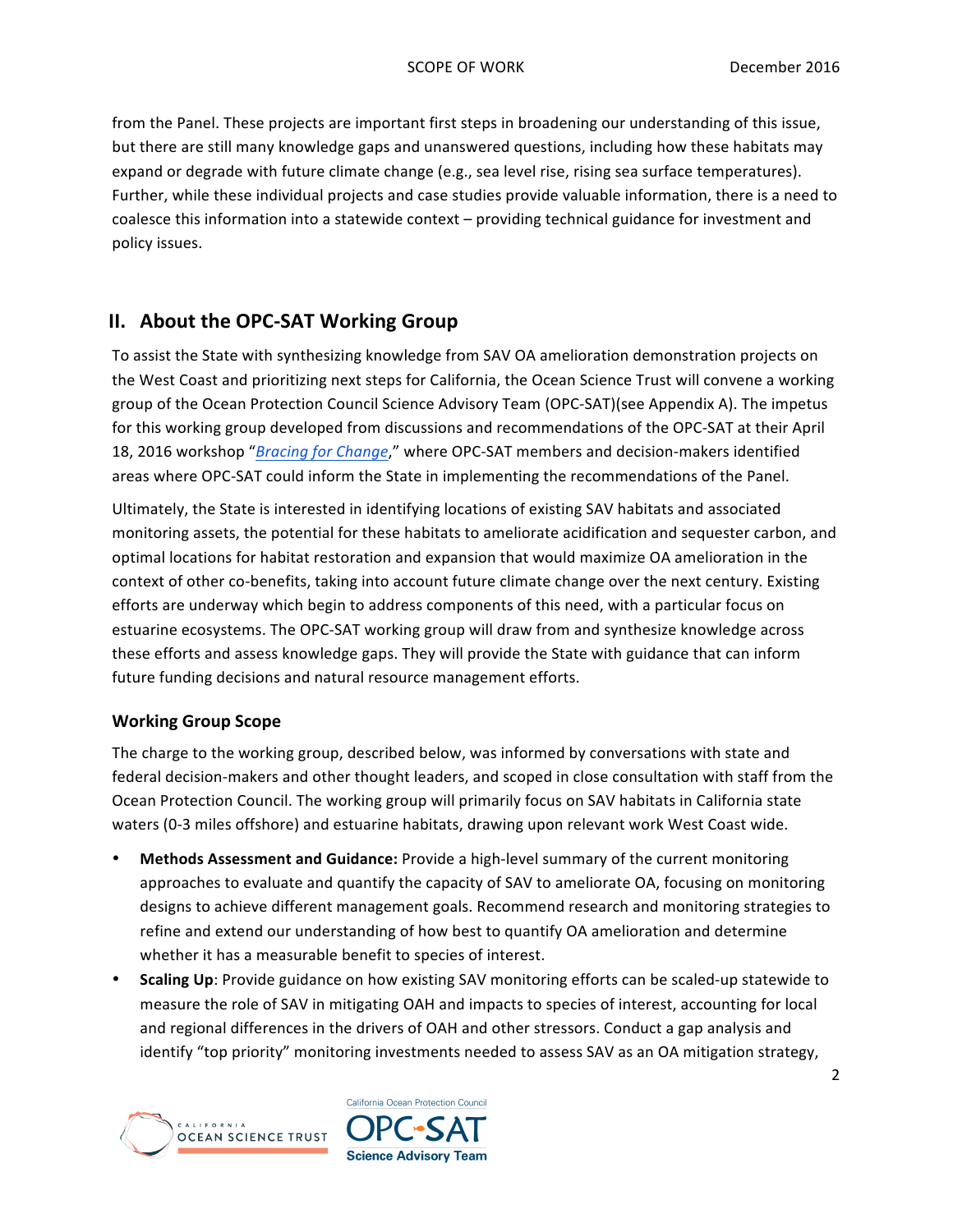considering the multiple stressors to these habitats (hypoxia, water quality, etc.) that may affect this ecosystem service. Monitoring guidance will consider metrics and data needed to plan, prioritize, and/or site SAV restoration projects as nature-based adaptation strategies to mitigate climate impacts and optimize ecosystem services (ocean acidification buffering, essential fish habitat, water quality, carbon sequestration etc.). Current demonstrations and efforts focused on ocean and estuarine acidification may be expanded and built upon to provide guidance at the State level on the role of SAV in ameliorating those impacts in California, across the West Coast and nationally (see Appendix B: Building off Existing Efforts).

- **Informing Management:** Explore how data from California's existing monitoring assets in kelp and seagrass habitats can guide management decisions about if, when and where SAV protection and restoration will be most successful and beneficial as an OA management strategy. As part of this analysis, the working group will evaluate and consider the suite of benefits of SAV restoration and conservation projects to key species of interest (e.g., juvenile Dungeness crab) and the potential trade-offs in management outcomes associated with site selection. Additionally, the group will provide guidance on how to ensure current and future monitoring investments are integrated and applied by State Agencies and non-governmental organizations so that they can better align with management objectives and address science gaps.
- **Understand Future Stress:** Provide a high level summary of how sea level rise and warming may impact the various ecosystem services provided by SAV, with a focus on acidification amelioration. Identify future science needs.

## **III. Project Activities**

#### **Task 1. Scope and process development, assemble working group**

#### *Timeline: November – December 2016*

Ocean Science Trust staff will work closely with Ocean Protection Council staff and OPC-SAT working group co-chairs to develop and formalize a scope, process and timeline (this document). The process will be informed by conversations with experts in the field, as well as with representatives from agencies involved in coastal natural resource management in California.

Ocean Science Trust will determine an appropriate number of working group members (from six to eight individuals) given the nature and complexity this issue. Karina Nielsen, San Francisco State University, and Jay Stachowicz, UC Davis, were identified as working group co-chairs at the April 18, 2016 OPC-SAT workshop and have agreed to serve in this role. Working group members (see Appendix A) will have expertise in the following:

- Biology and ecology of coastal ecosystems, with a focus on aquatic vegetation
- Marine and estuarine biogeochemistry, carbon cycling dynamics and ocean acidification



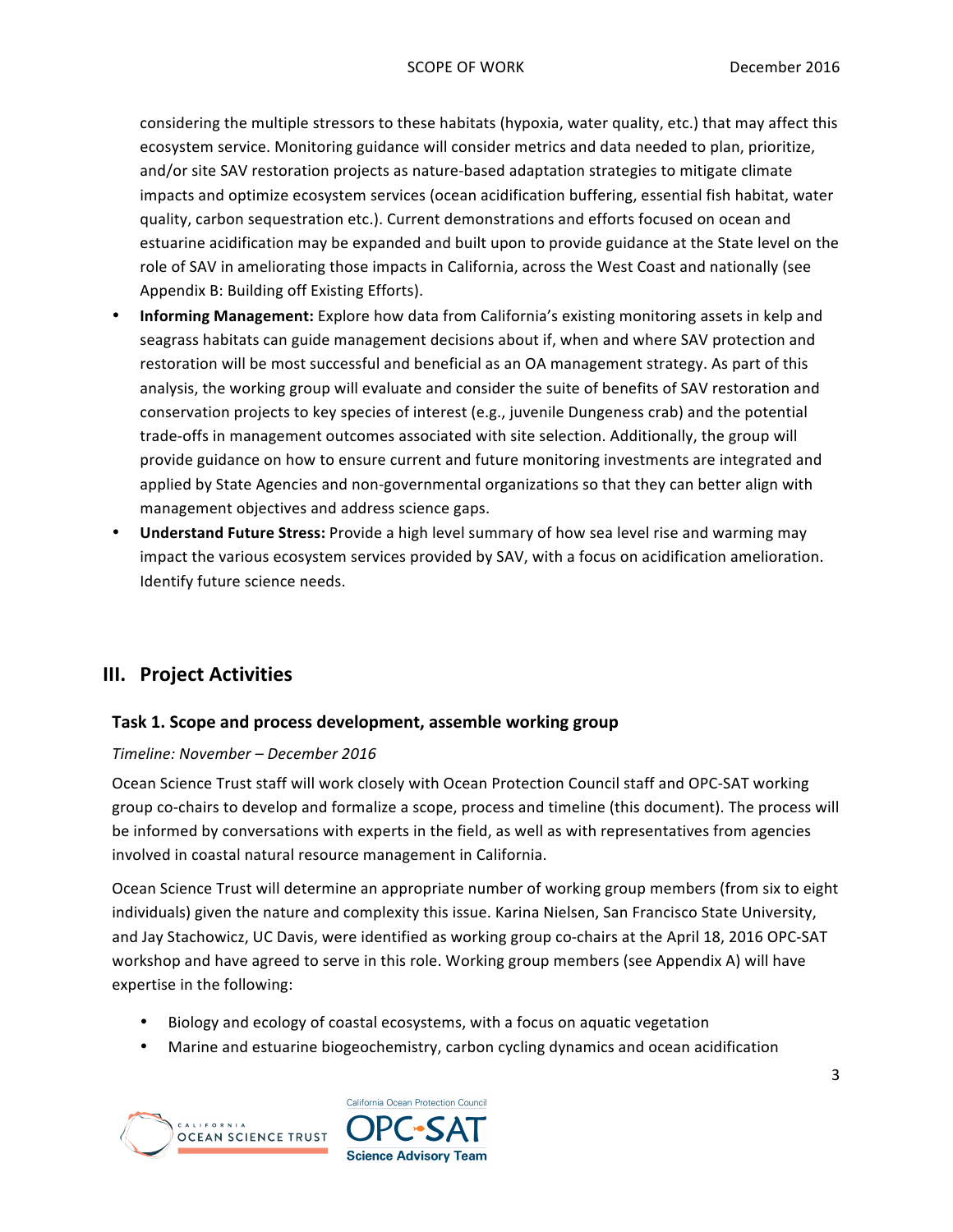- Research and monitoring related to coastal and estuarine restoration and protection
- Natural resource management and policy related to SAV

Ocean Science Trust will solicit recommendations for experts from the OPC-SAT, as well as from Ocean Science Trust's and the Ocean Protection Council's professional networks. OST and the Working Group Chairs will select group members to best encompass the required expertise. An honorarium will be provided to working group participants.

Ocean Science Trust will develop necessary collateral materials, including a webpage for the working group on Ocean Science Trust's website, social media and blog posts (e.g., OceanSpaces.org), assemble a key contacts list, and work with the Ocean Protection Council to disseminate materials to appropriate audiences.

#### **Task 2: Conduct work via remote meetings and host an in-person workshop**

#### *Timeline: December 2016 – March 2017*

Once the working group is assembled, Ocean Science Trust will host a series of remote calls/webinars, as needed, and an in-person workshop to be held in early 2017. Call/webinar and workshop attendees will include working group members and natural resource managers, as appropriate.

In advance of any meetings, participants will be provided with an agenda that outlines the goals of the meeting, identifies supplementary materials, and maps out how time will be spent. Experts will be asked to familiarize themselves any informational materials, and in some cases, conduct advance work to bring to the group (e.g., prepare presentations). A desired outcome of an in-person workshop is a draft outline of the guidance document.

#### **Task 3: Develop and deliver scientific guidance report**

#### *Timeline: March – May 2017*

Working group members will contribute to developing a final report that will provide the Ocean Protection Council with guidance that can inform next steps for California as it leverages existing monitoring assets and prioritizes new investments to where and how to protect and restore SAV as an acidification management strategy (see IV. Deliverable and Outcomes).

#### **Outreach and Communications**

Ocean Science Trust will provide a draft preview with OPC and additional agency staff, as appropriate, before releasing the document publicly on Ocean Science Trust website. Prior to finalization, the working group product will also go through a full OPC-SAT approval process. The final report will be circulated to OAH Panel members, posted on the C-CAN listserv, the OPC website, distributed to key agencies and partners, and posted on Ocean Science Trust social media and in a blog post on OceanSpaces.org.



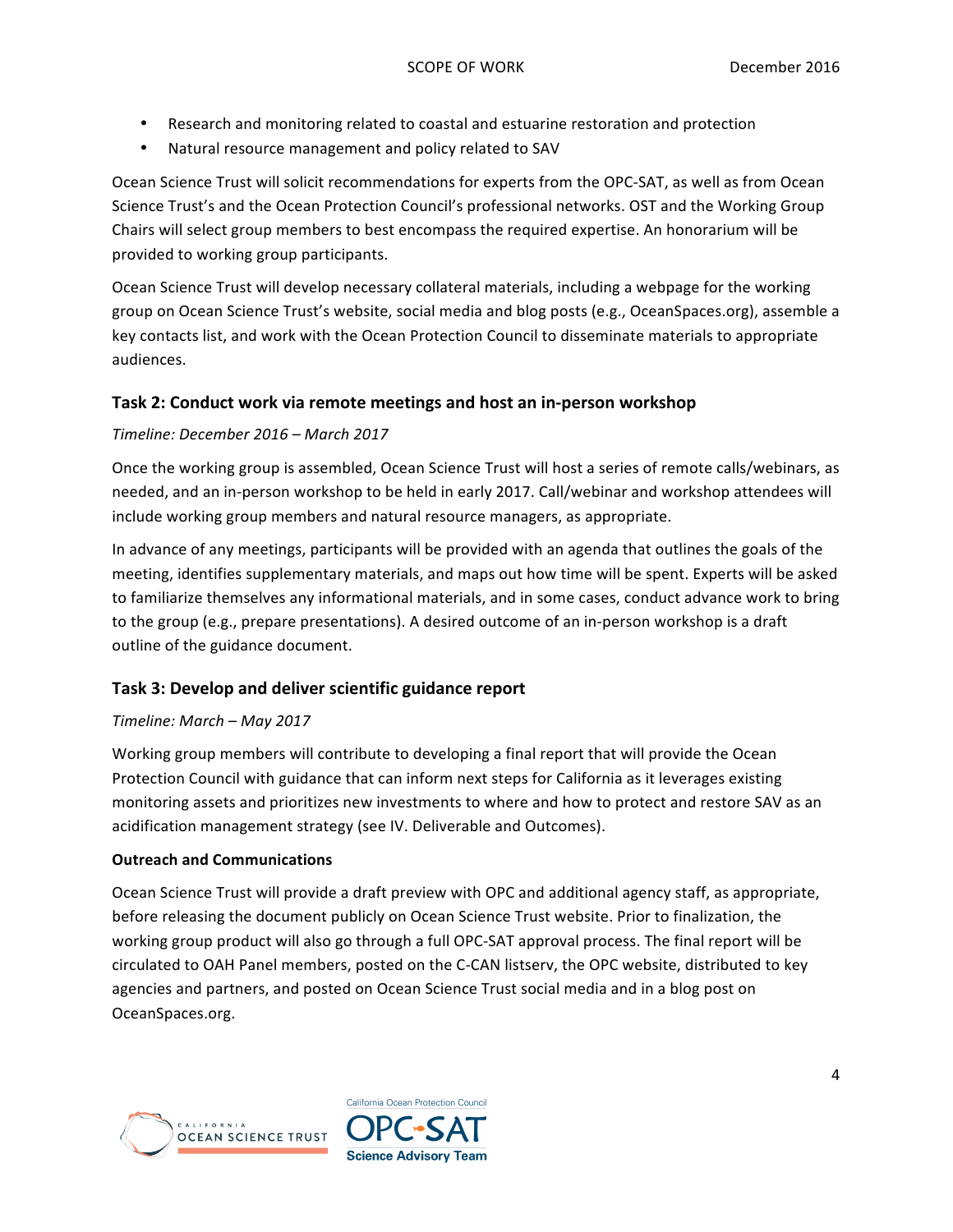Ocean Science Trust or a working group member may present findings from this working group at inperson agency meeting(s). Ocean Science Trust will support the Ocean Protection Council in efforts to update and inform the State legislature on progress towards implementing SB 1363.

### **IV.** Deliverable and Outcomes

The working group will develop a scientific guidance report for the California Ocean Protection Council focused on the elements identified in the working group scope outline above. This guidance will help ensure that existing and future investments in SAV research, monitoring, habitat restoration, protection and expansion are cost-effective and informed by the best available science. The recommendations made as a result of this working group can inform future actions in California and beyond, including those of the Ocean Acidification and Hypoxia Reduction Program (Senate Bill No. 1363), and the ocean acidification and hypoxia task force (to be convened per **Assembly Bill No. 2139)**.

## **Working Group Leads and Staffing**

#### **Working Group Co-Chairs**

**Karina Nielsen**, San Francisco State University, Executive Committee member of the Ocean Protection *Council Science Advisory Team* knielsen@sfsu.edu

**John J. Stachowicz**, Professor of Evolution and Ecology, University of California Davis, member of the *Ocean Protection Council Science Advisory Team* Jstachowicz@ucdavis.edu

#### **Ocean Science Trust Contacts**

**Hayley Carter**, *Program Scientist, California Ocean Science Trust* [hayley.carter@oceansciencetrust.org](mailto:Hayley.carter@oceansciencetrust.org)

**Sarah Wheeler**, *California Sea Grant State Fellow* [Sarah.wheeler@oceansciencetrust.org](mailto:Sarah.wheeler@oceansciencetrust.org)

#### **Acknowledgements**

Funding for this project is provided by the California Ocean Protection Council.



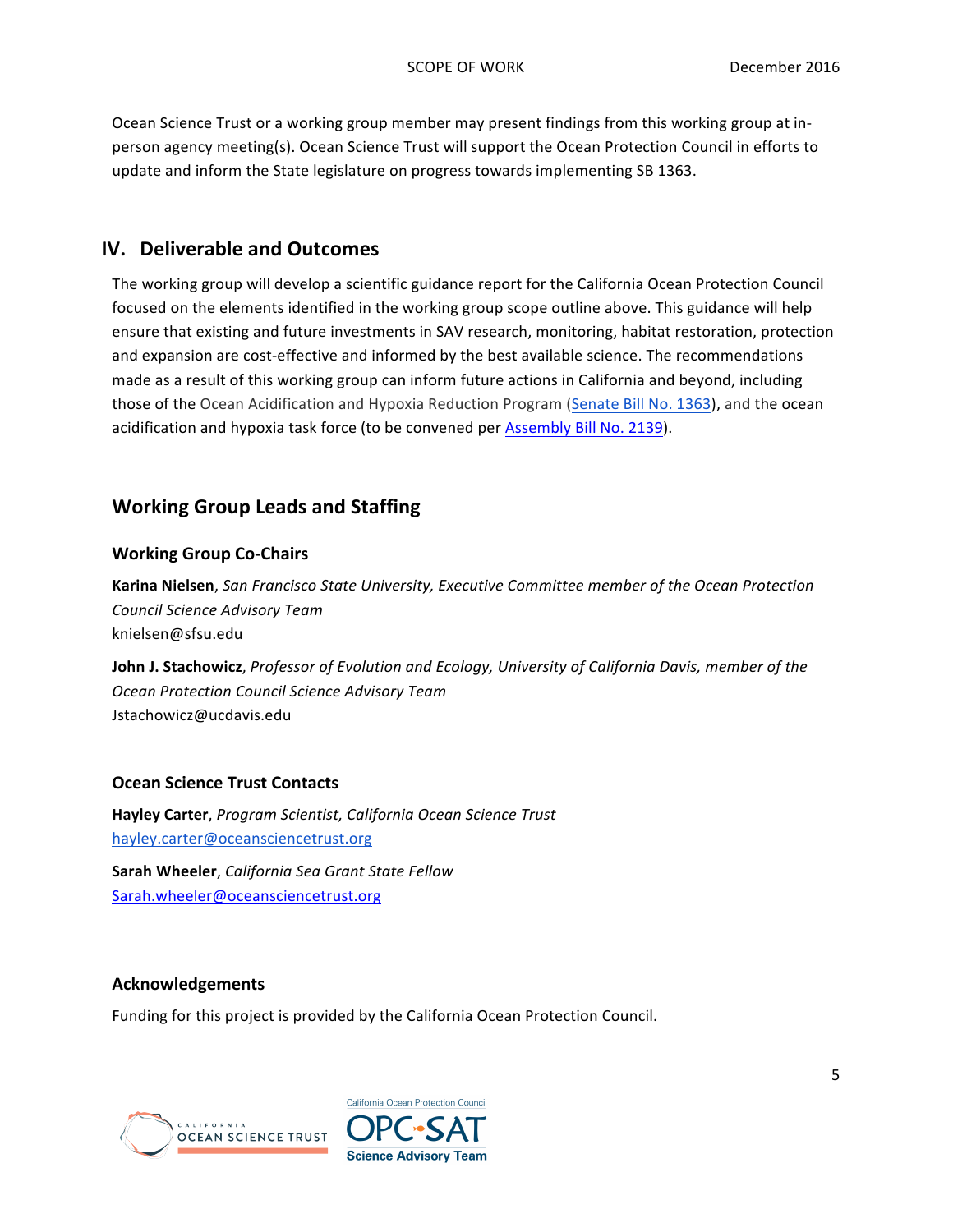## Timeline

| Milestone/Deliverable                                         | 2016 |   |   | 2017 |   |   |   |   |   |   |
|---------------------------------------------------------------|------|---|---|------|---|---|---|---|---|---|
|                                                               | O    | N | D | J    | F | м | A | м | J | J |
| Task 1: Scope and process development, assemble working group |      |   |   |      |   |   |   |   |   |   |
| Develop scope and process with<br>OPC, co-chairs              |      |   | X |      |   |   |   |   |   |   |
| Convene working group                                         |      |   | X | X    |   |   |   |   |   |   |
| Develop collateral (webpage, 2-<br>pager)                     |      |   | X |      |   |   |   |   |   |   |
| Task 2: Conduct work via remote and in-person meetings        |      |   |   |      |   |   |   |   |   |   |
| Kickoff call/webinar 1                                        |      |   |   | X.   |   |   |   |   |   |   |
| Working group call/webinar 2                                  |      |   |   | x    |   |   |   |   |   |   |
| Workshop agenda development,<br>logistics                     |      |   |   | X    | X |   |   |   |   |   |
| Host In-Person Workshop, Oakland,<br>CA                       |      |   |   | x    | X |   |   |   |   |   |
| Develop workshop summary                                      |      |   |   |      | X | X |   |   |   |   |
| Task 3: Develop scientific guidance                           |      |   |   |      |   |   |   |   |   |   |
| Develop draft guidance document                               |      |   |   |      |   | X | X |   |   |   |
| Working group call/webinar 3                                  |      |   |   |      |   |   | X |   |   |   |
| Guidance document external review                             |      |   |   |      |   |   |   | X |   |   |
| Final report to OPC                                           |      |   |   |      |   |   |   | x |   |   |



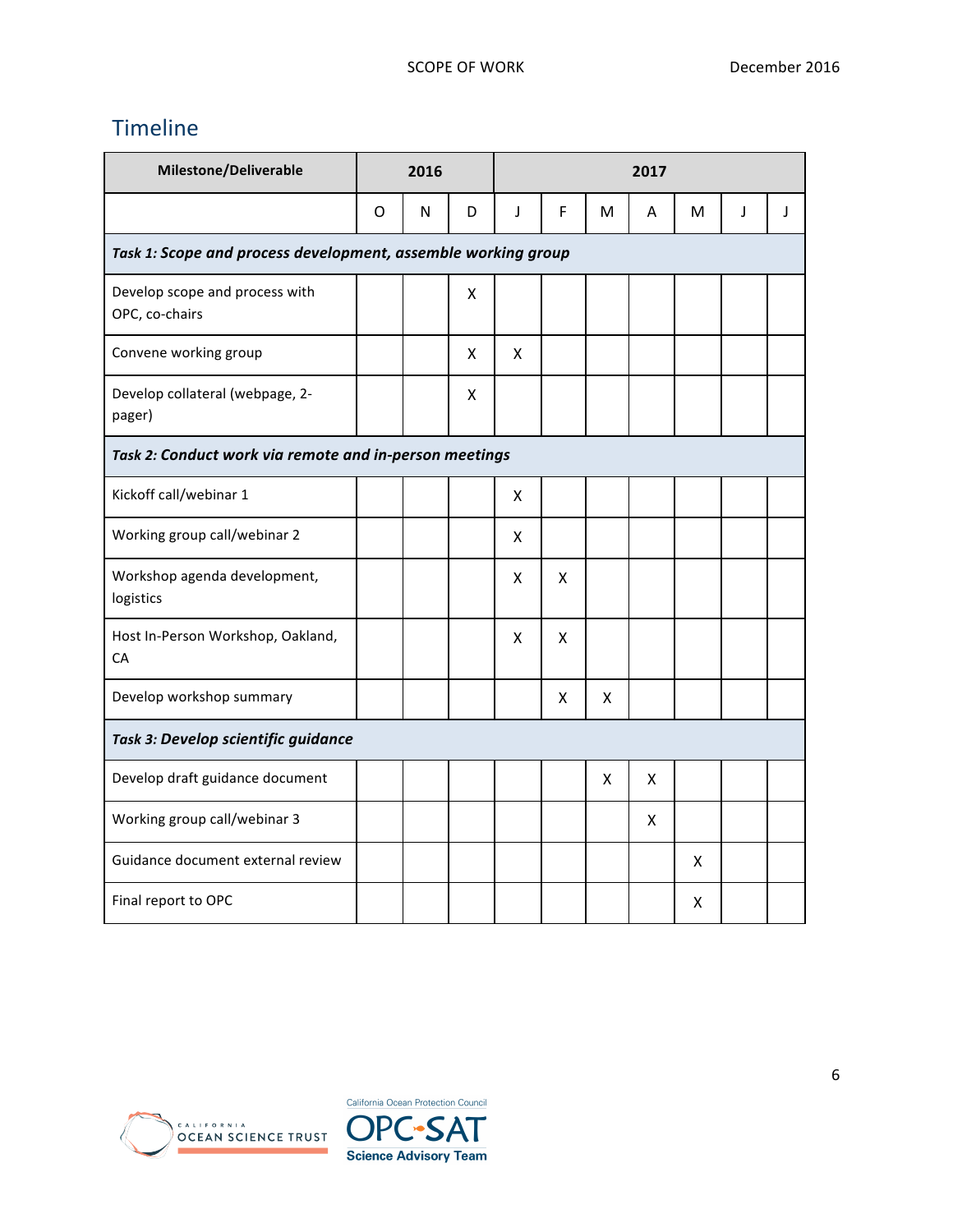# Appendix A: SAV Demonstration and Other Relevant Projects or **Workshops**

**Project Title:** Potential seagrass buffering of Humboldt Bay to ocean acidification and implication for aquaculture industry and hatchery and eelgrass managers Lead: California State University, Humboldt **Location**: Humboldt Bay, Trinidad, California **More information: link** 

**Project Title:** Seagrasses' ability to ameliorate estuarine acidification Lead: University of California, Davis Location: Bodega Harbor, Tomales Bay, Newport Back Bay, and Elkhorn Slough, California **More information: Link** 

**Project Title:** Inventory of ocean acidification and hypoxia hotspots Lead: Ocean Science Trust **Location**: Statewide **More information: Link** 

**Project Title:** Seaweed cultivation as a strategy for mitigating ocean acidification

**Leads:** Puget Sound Restoration Fund in collaboration with NOAA, Pacific Marine Environmental Laboratory, NOAA, Northwest Fisheries Science Center, University of Washington, Applied Physics Laboratory, Washington Ocean Acidification Center, System Science Applications, Washington Department of Natural Resources, Washington Sea Grant and Anchor QEA

**Location**: Puget Sound, Washington

More information: [www.restorationfund.org/projects/kelp](http://www.restorationfund.org/projects/kelp)

Project Title: Workshop, "Monitoring for Ocean Acidification Threats in West Coast Estuaries: A San Francisco Bay Case Study"

Leads: San Francisco Estuary Institute (SFEI), Romberg Tiburon Center for Environmental Studies, San Francisco State University (RTC), Coastal and Marine Sciences Institute, University of California Davis, Southern California Coastal Water Research Project Authority (SCCWRP), U.S. Environmental Protection Agency (EPA), San Francisco Estuary Partnership (SFEP), California Ocean Science Trust (OST)

**Location**: Richmond, California